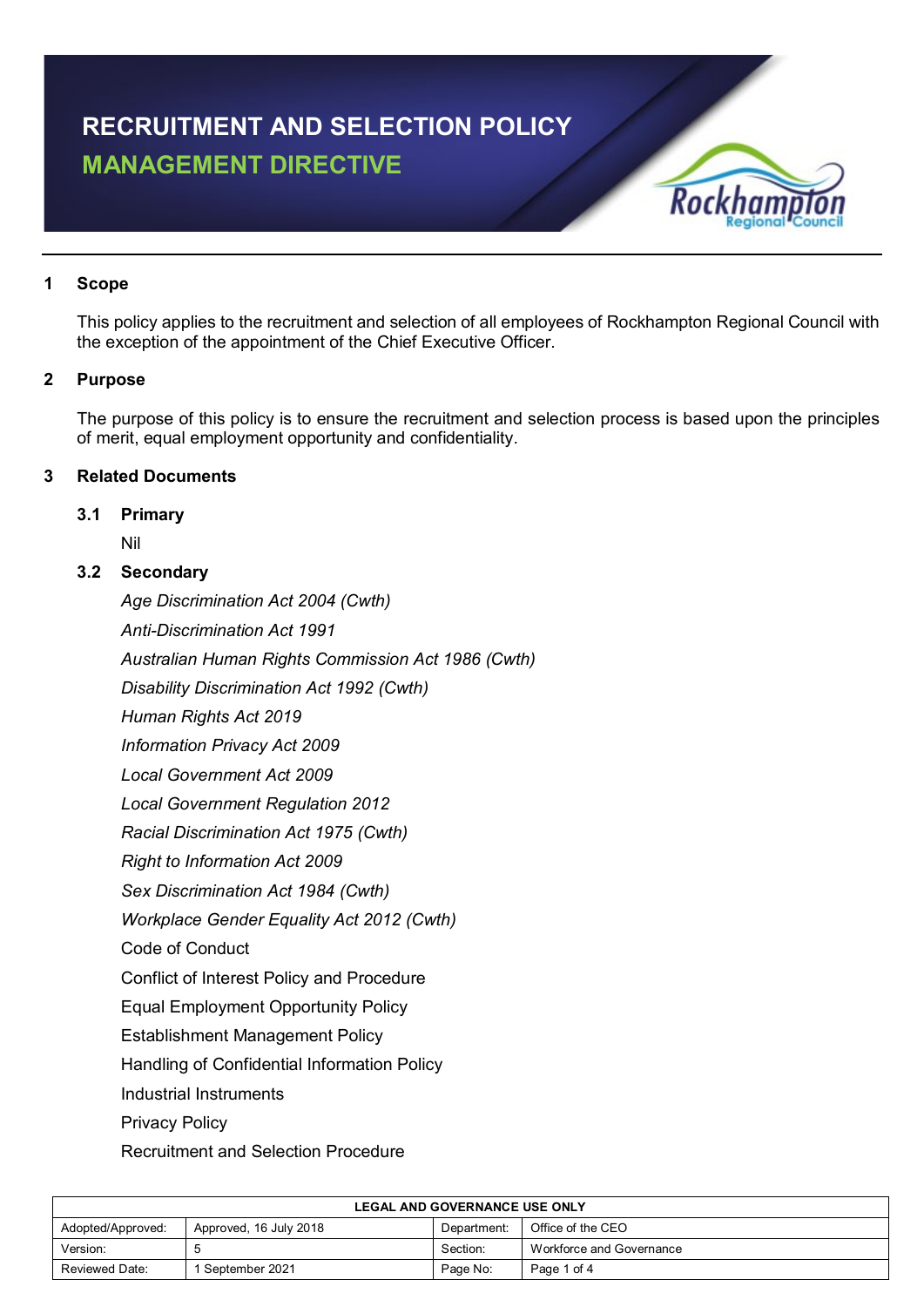Right to Information Policy

Workplace Bullying, Discrimination and Sexual Harassment Policy

#### **4 Definitions**

To assist in interpretation, the following definitions apply:

| CEO                       | <b>Chief Executive Officer</b>                                                                                                                                                                                           |  |
|---------------------------|--------------------------------------------------------------------------------------------------------------------------------------------------------------------------------------------------------------------------|--|
|                           | A person who holds an appointment under section 194 of the Local Government Act<br>2009. This includes a person acting in this position.                                                                                 |  |
| Council                   | Rockhampton Regional Council                                                                                                                                                                                             |  |
| Coordinator               | Employee appointed to a position delegated a corporate band 4 in accordance with<br>the Delegation and Authorisation Policy and detailed in the Delegations Corporate<br>Register.                                       |  |
| Employee                  | Local government employee:                                                                                                                                                                                               |  |
|                           | (a) The CEO; or                                                                                                                                                                                                          |  |
|                           | (b) A person holding an appointment under section 196 of the Local Government<br>Act 2009.                                                                                                                               |  |
| Industrial<br>Instruments | Council's certified agreements, relevant awards and contracts of employment.                                                                                                                                             |  |
| General Manager           | Employee appointed to a position delegated a corporate band 2 in accordance with<br>the Delegation and Authorisation Policy and detailed in the Delegations Corporate<br>Register.                                       |  |
| Manager                   | Employee appointed to a position delegated a corporate band 3 in accordance with<br>the Delegation and Authorisation Policy and detailed in the Delegations Corporate<br>Register.                                       |  |
| <b>Merit</b>              | The extent to which the person has abilities, aptitude, skills, qualifications,<br>knowledge, experience, achievements, personal qualities and potential relevant to<br>the carrying out of the duties for the position. |  |
| <b>Selection Panel</b>    | Employees responsible for assessing each applicant, based on merit, and<br>recommending the most suitable applicant to fill a vacancy.                                                                                   |  |
| Supervisor                | Employee appointed to a position delegated a corporate band 5 in accordance with<br>the Delegation and Authorisation Policy and detailed in the Delegations Corporate<br>Register.                                       |  |
| W&G                       | <b>Workforce and Governance</b>                                                                                                                                                                                          |  |

#### **5 Policy Statement**

Council's aim is to attract, select, employ and retain quality employees who will contribute to Council's culture and values.

All recruitment and selection will be made using merit, confidentiality and equal employment principles. A fair, equitable, consistent and transparent recruitment process will be undertaken to appoint all employees of Council.

#### **5.1 Recruitment and Selection Principles**

The following are Council's recruitment and selection principles.

# **5.1.1 Merit**

Council ensures the best applicant is appointed to a vacant position based on merit.

| <b>LEGAL AND GOVERNANCE USE ONLY</b> |                        |             |                          |  |
|--------------------------------------|------------------------|-------------|--------------------------|--|
| Adopted/Approved:                    | Approved, 16 July 2018 | Department: | Office of the CEO        |  |
| Version:                             |                        | Section:    | Workforce and Governance |  |
| Reviewed Date:                       | September 2021         | Page No:    | Page 2 of 4              |  |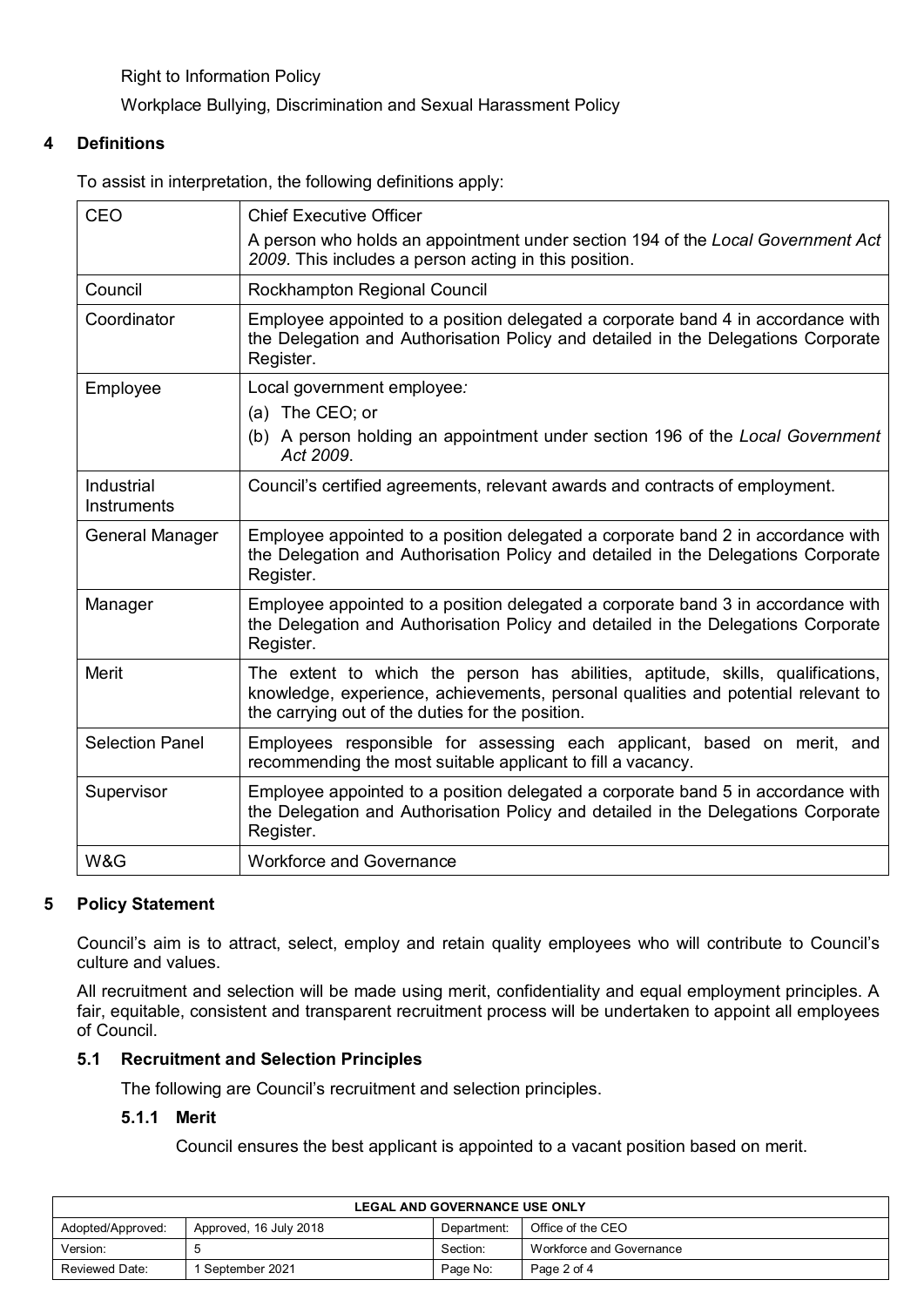The selection panel use a number of selection techniques to determine the best suited applicant for the role, comparing each applicant's abilities, aptitude, skills, qualifications, knowledge, experience, achievements, personal qualities and potential. The selection panel will assess each applicant's suitability against Council's business requirements, organisational and job fit and the requirements of the vacant position.

#### **5.1.2 Equal Employment Opportunity**

Council is an equal employment opportunity employer and is committed to ensuring all applicants are not discriminated against and are treated in a manner consistent with Council's Equal Employment Opportunity Policy.

#### **5.1.3 Confidentiality**

Selection panel members must ensure all information gathered throughout the recruitment and selection process remains private and confidential. Council respects and complies with its obligations under Council's Privacy Policy, the Code of Conduct, the Handling of Confidential Information Policy and relevant legislation.

Selection panel members are not to share details regarding applicants, their assessments/scoring or any interview notes taken during the interview process.

The selection panel may disclose applicant details to the manager or coordinator of the vacant position to aid in the decision making and approval process. The manager or coordinator is also required to keep applicant and recruitment details confidential.

#### **5.2 Advertising Practices**

For all vacancies, Council is committed to advertising internally. Where it is assessed that the skill level or suitable candidates may not be available in Council's workforce, the position may be advertised both internally and externally simultaneously with approval of a general manager.

#### **5.3 Conflicts of Interest**

A conflict of interest occurs where a selection panel member has either an actual, perceived or potential conflict with an applicant that may impact the recruitment decision making process.

If a panel member is unsure if a conflict of interest exists, the panel member must discuss the individual situation with their supervisor or panel chair immediately and advise the HR Recruitment team as soon as possible.

Refer to Council's Conflict of Interest Policy and Procedure for more information on managing conflicts of interest.

#### **5.4 Approval to Appoint**

The CEO and Executive Manager W&G are delegated under section 196 of the *Local Government Act 2009* to appoint employees.

The Panel Chairperson has the responsibility to provide W&G with the correct documentation, recommendation and justification to appoint based on the principles of merit.

#### **6 Review Timelines**

This policy is reviewed when any of the following occur:

- (a) The related information is amended or replaced; or
- (b) Other circumstances as determined from time to time by the CEO.

| <b>LEGAL AND GOVERNANCE USE ONLY</b> |                        |             |                          |  |
|--------------------------------------|------------------------|-------------|--------------------------|--|
| Adopted/Approved:                    | Approved, 16 July 2018 | Department: | Office of the CEO        |  |
| Version:                             |                        | Section:    | Workforce and Governance |  |
| Reviewed Date:                       | 1 September 2021       | Page No:    | Page 3 of 4              |  |